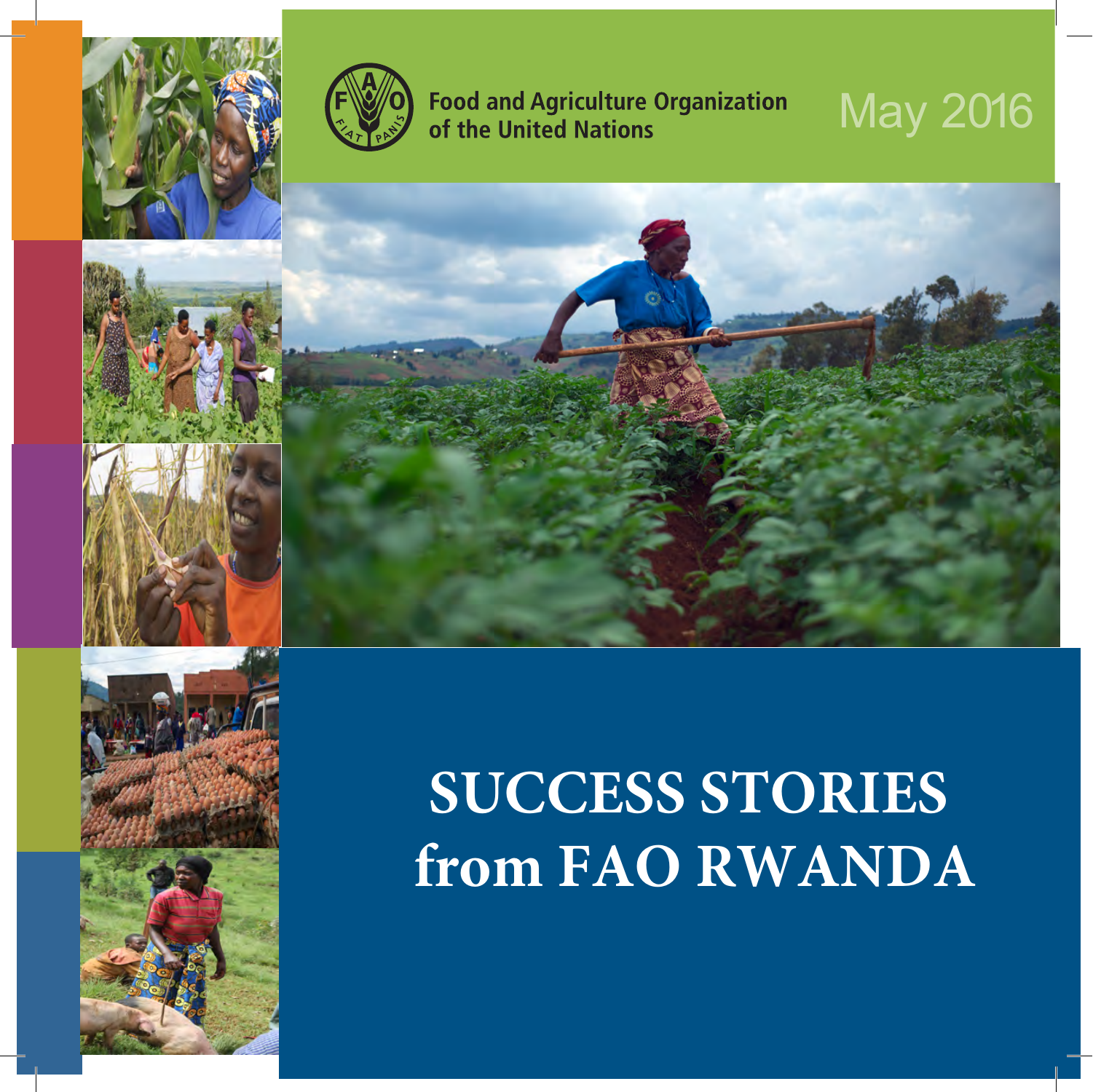## **Accelerating Progress towards the Economic Empowerment of Rural Women**

**May 2016, Rwanda** - Rural women's roles as active agents of economic and social change and environmental protection have been constrained in their roles as farmers, producers, investors, caregivers and consumers. They continue to face serious challenges as a result of gender-based stereotypes and discrimination that deny them equitable access to opportunities, resources, assets and services. To support rural women's economic empowerment, the UN Women, FAO, IFAD and WFP are spearheading a joint project, "Accelerating Progress towards the Economic Empowerment of Rural Women". Launched in October 2012, the programme provides a more comprehensive UN system response working together to empower rural women.

**Drocella NYIRAMARUHE** lives in the Nyarurugu District of Rwanda and is a beneficiary of the Rural Women Economic Empowerment (RWEE). Through the Inades Formation Rwanda (FAO partner), a non-governmental organisation, she received FAO support in the form of sensitization and training on nutrition, hygiene, and family planning. She received fortified beans, a young female pig and training on building a kitchen garden. Drocella is in her early 40's, has four children in the ages of 12 to 2.5 year old. She lives with them and her husband in a three-room mud-house which is newly built by herself together with the group of the RWEE project in Cyahinda. Before the project, the family lived in a one-room house given by a neighbour and was struggling to make ends meet.



*Drocella Nyiramaruhe*

## **Voices of the Beneficiaries**

Over the last eight months, since the start of the project, Drocella has been attending weekly meetings of the beneficiary group in Cyahinda. Besides the trainings, Drocella received fortified ironrich beans, sweet potato cutting rich in Vitamin A, a young female pig and training on how to take care of it. Also, during the meetings, the group started a savings and credit scheme. The life of Drocella changed in all aspects. In terms of living standards, she now moved into a three-room house with her family, she owns a pig, around 60 guinea pigs and rabbits, chickens and a cow. Her nutrition and that of her children has improved as she now farms different vegetables and she uses them to feed her family. Her income security increased as she has been able to extend and diversify her small businesses.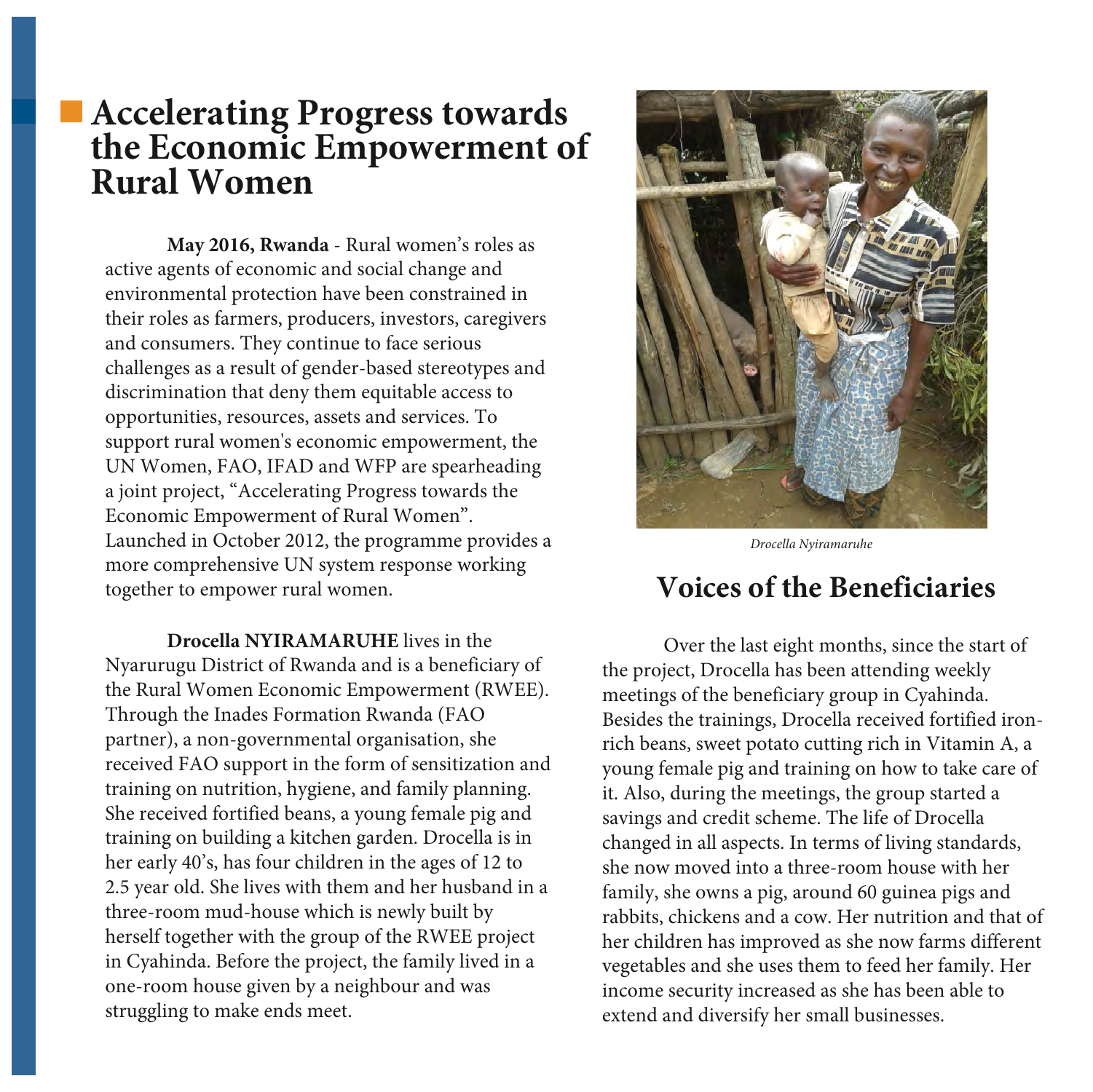The most important change that Drocella indicates is that her social status and integration has increased tremendously.

"I have seen my life and that of her family change in a positive way. I now feel part of the community. I think I have become an inspiration for the other project beneficiaries, as I show them how things can work out if you try to invest in your own business, take some risk and hold on to something that you started, "she said.

Drocella wants to further develop the activities she has going on and to help the community in changing minds and encourage them to work together. Her dream is to start a similar group with a saving and credit scheme and the mutual support that she experienced form the RWEE project group.



*"I think I have become an inspiration for the other project beneficiaries, as I show them how things can work out if you try to invest in your own business, take some risk and hold on to something that you started"*

**Drocella Nyiramaruhe** - Farmer

**Emmanuel NDAYISENGA** is 41 years old and has three children, in the age between 13 and seven is also a beneficiary of RWEE. He lives with them and his wife in a three-room cement house. He had four goats, a cow being raised for someone else and pig. He is farming vegetables such as cassava leaves behind his house.

The RWEE supported him with sensitization and training on agriculture technics, nutrition, hygiene, conflict management, saving and credit, income generating activities and family planning.

Since the start of the project, Emmanuel has been attending weekly meetings of the beneficiary group in Cyahinda, which consists of 40 beneficiaries, mostly women. The meetings are led by a local facilitator trained by the project and an agronomist that belongs to the RWEE project.

Emmanuel took part in the saving and credit scheme that the group set up and received a loan which he invested in the business of his wife. After paying back the loan, he received another loan which he invested again. With the profit from the business, he bought a goat.

*RWEE training*